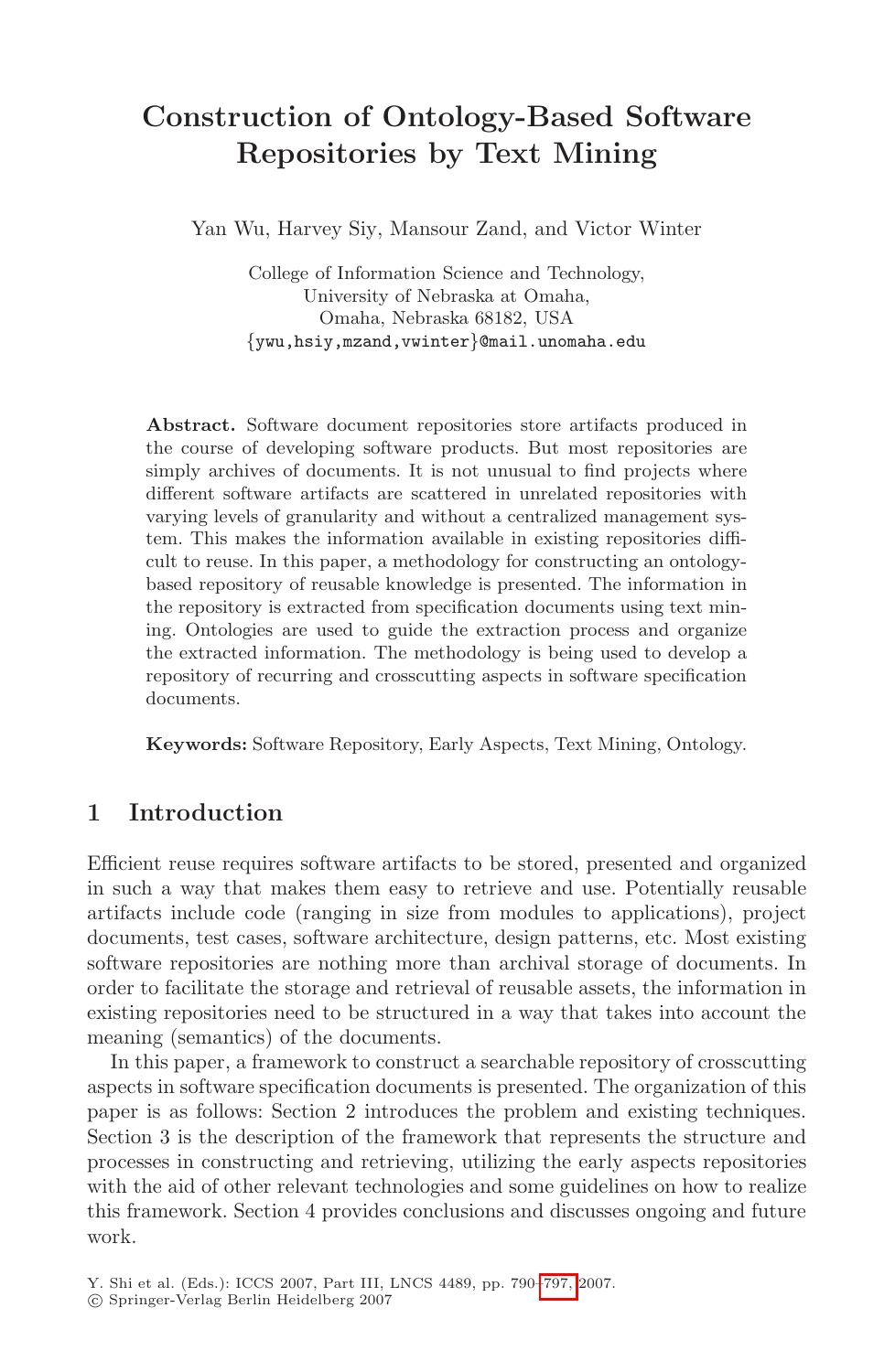### **2 Background**

#### **2.1 Software Repositories**

Due to the effort and cost of developing new software, it is desirable to reuse existing artifacts from previous software development efforts [1]. Software repositories provide a potential source of reusable artifacts. Software repositories store artifacts used in the analysis, design, implemention, testing and maintenance of software systems. They provide mechanisms to organize and retrieve required artifacts.

A repository may store artifacts that belong to one project, or to several projects within a given application domain. We are interested in constructing domain-level repositories that use domain knowledge to organize and manage artifacts. Creating domain-specific repositories is a crucial factor for successful reuse of artifacts [2]. However, most artifacts are stored in scattered projectlevel repositories, which often contain overlapping information. Although the existence of scattered overlapping software repositories allows each repository to tailor its content and service [3], they are inefficient when searching for reusable artifacts.

Aside from scattered and overlapping repositories, a cursory examination of existing public software repositories uncovered several other problems. These include the the lack of systematic design of the software repository management system (especially for the representation model for the artifacts) and inadequate search and retrieval mechanisms.

### **2.2 Text Mining and Ontologies**

**Text Mining** [4] focuses on the discovery of new or previously unknown information by automatically extracting information from different written resources. A key element is the integration of the extracted information to form new facts or new hypotheses to be explored further by conventional experimentation.

**Ontology** is a concept from philosophy for understanding reality. To explain simply, an ontology consists of concepts and the relationships between them.

We propose the application of text mining for clustering artifacts into domainspecific groups and for retrieving concepts and relationships from the groups of artifacts to construct ontologies to organize the structure of software repositories. It can also be applied to extract users search patterns.

#### **2.3 Related Work**

There are many techniques and tools for organizing reusable repositories. Most of them are geared towards code reuse. Among the ones that work with unstructured documents, we focus on several techniques based on text mining to construct ontologies for representing and classifying knowledge from these documents.

Seeling, et al. use text mining combined with metadata-based information brokering to discover and analyze metadata from weakly structured text documents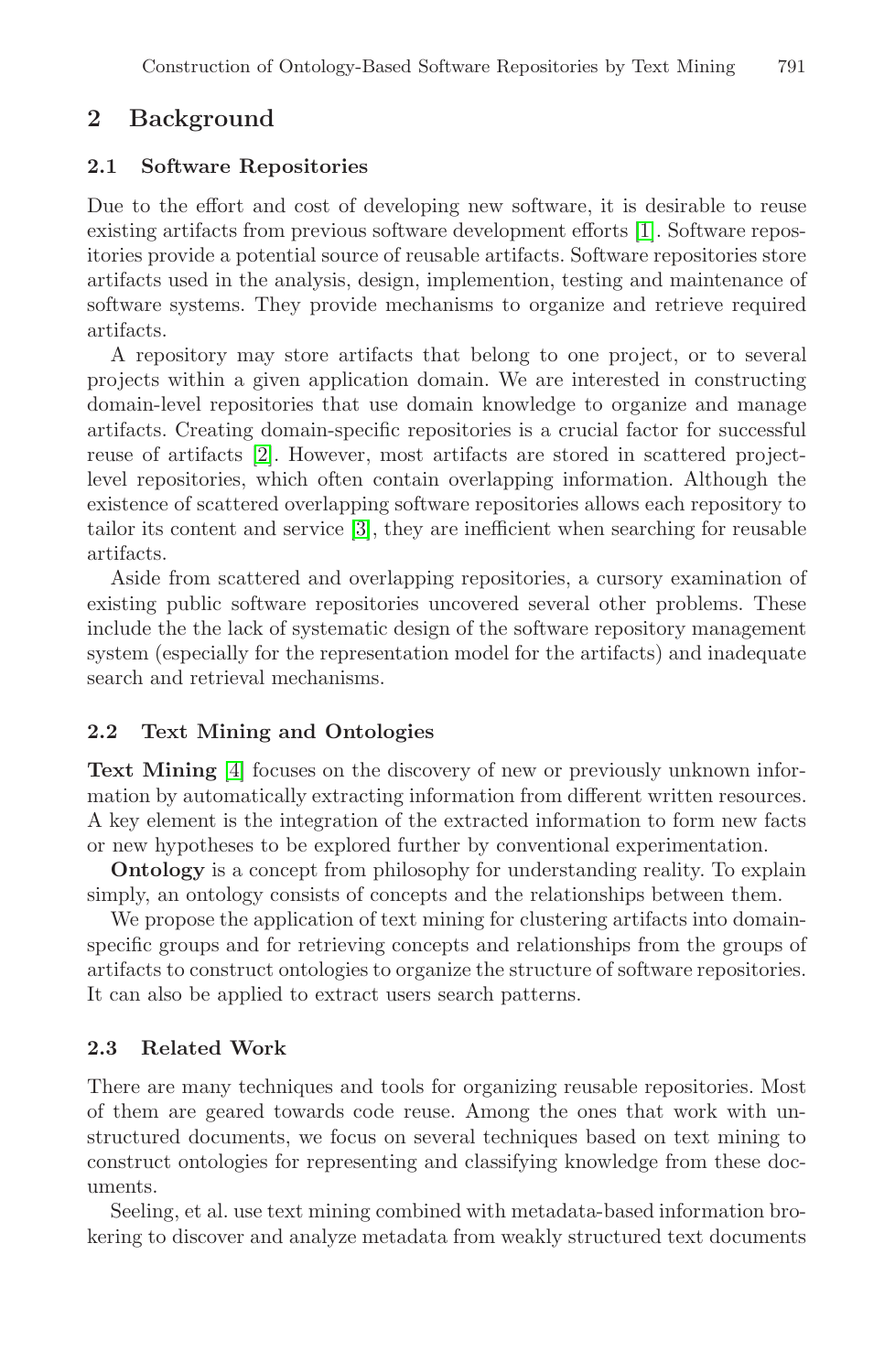[5]. This approach uses a tool called DocMINER to cluster similar documents. Jiang, et al. constructed a system called Concept Relation Concept Tuple based Ontology Learning (CRCTOL) to mine semantic knowledge to construct ontology from domain-specific documents [6]. The ontology is constructed through natural language processing, where parsed text is analyzed using statistical and lexico-syntactic methods to accurately identify key concepts and semantic relationships.

## **3 A Framework for Constructing Ontology-Based Repositories Using Text Mining**

In this section, the proposed framework and guidelines for constructing a domainspecific repository is presented. While the proposal can be applied to construct repositories for any artifact, we illustrate its use in creating repositories of specification documents and focus on the retrieval of early aspects from these documents.

**Early aspects** are crosscutting concerns identified in the early stage of software development such as requirement specifications and architecture [7]. The identification of these aspects enables them to be modularized. This makes specifications and architectures more maintainable through localizing changes. It also enables downstream activities such as design and implementation to localize components related to certain concerns.

The goal of early aspect repositories is to construct a flexible and maintainable repository that reflects current understanding of aspect oriented software development (AOSD), and to use this knowledge to predict and plan for future AOSD projects. Previous research in early aspects repositories mostly focus on the development of technologies and tools to support mining knowledge from them. Here we focus on the retrieval and reuse of early aspects stored in the repositories. A proposed framework is shown in Figure 1.

The intention of constructing this framework was to provide a knowledge base to help developers define and locate early aspects effectively and efficiently so that in future AOSD projects, crosscutting concerns can be identified as early as possible. And when developers analyze future requirements in certain domains, this knowledge base can provide clues to identify the possible aspects.

The rest of this section describes the framework. The input into this process is a collection of software requirements specification documents from different application domains.

**Clustering** stage divides requirement specifications collected from different software repositories into domain-specific groups. Beck et al. provides a useful tool named DocMINER (Document Maps for Information Elicitation and Retrieval) which produces a document map to represent the inter-document similarity for a document corpus [8]. In this research, domain-specific terms that appear in the requirements specifications are the links among them for the same domain. The important issue is that the classification according to the similarity largely depends on the quality of the requirements specifications. Large amount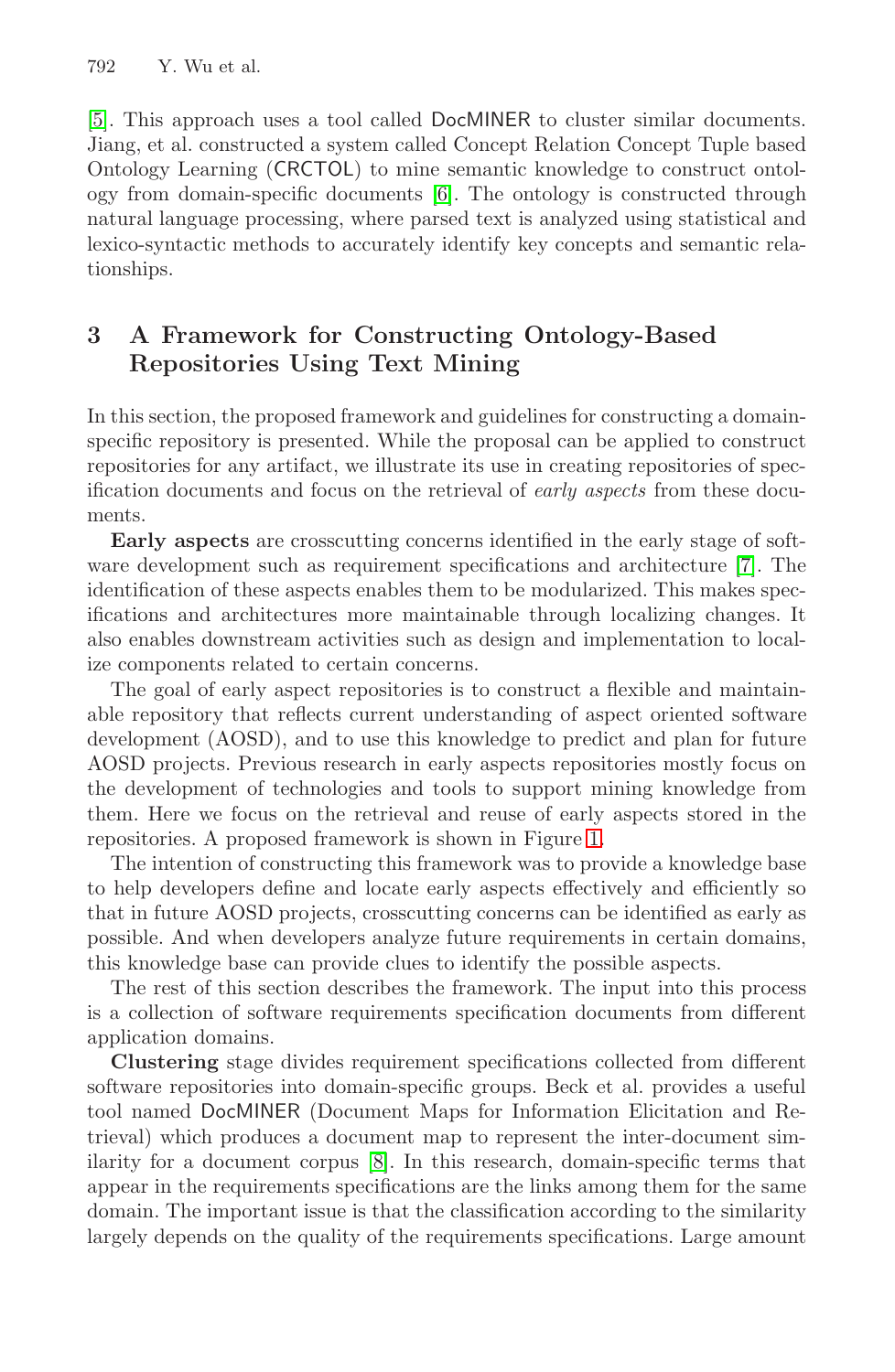

Fig. 1. Framework to manage and retrieve early aspects from requirements specification

of semantically domain rich terms can help differentiate the requirements clearly. The richer, the better, but at the same time the exactness and accuracy are important too. The other issue is that in the clustering process, a fuzzy cluster with some overlap will be a better choice than the exact cluster result.

**Ontology construction** is guided by domain experts. An ontology is constructed by defining concepts, properties, relationships, instances and axioms for a given domain. With ontology editors, domain experts can organize the domain knowledge and relationships well based on their knowledge. Morshed et al. concluded that in the three ontology construction tools they investigated, Protege can be used to construct small-sized ontologies and OntoEdit, with its full functionality, can be used to develop medium to large-sized ontologies. Metis is good for enterprise architecture modeling [9].

Ontology construction consist of the following basic activities: first, the concepts, properties and relationships of any candidate early aspects from requirements specifications in a domain are identified using information retrieval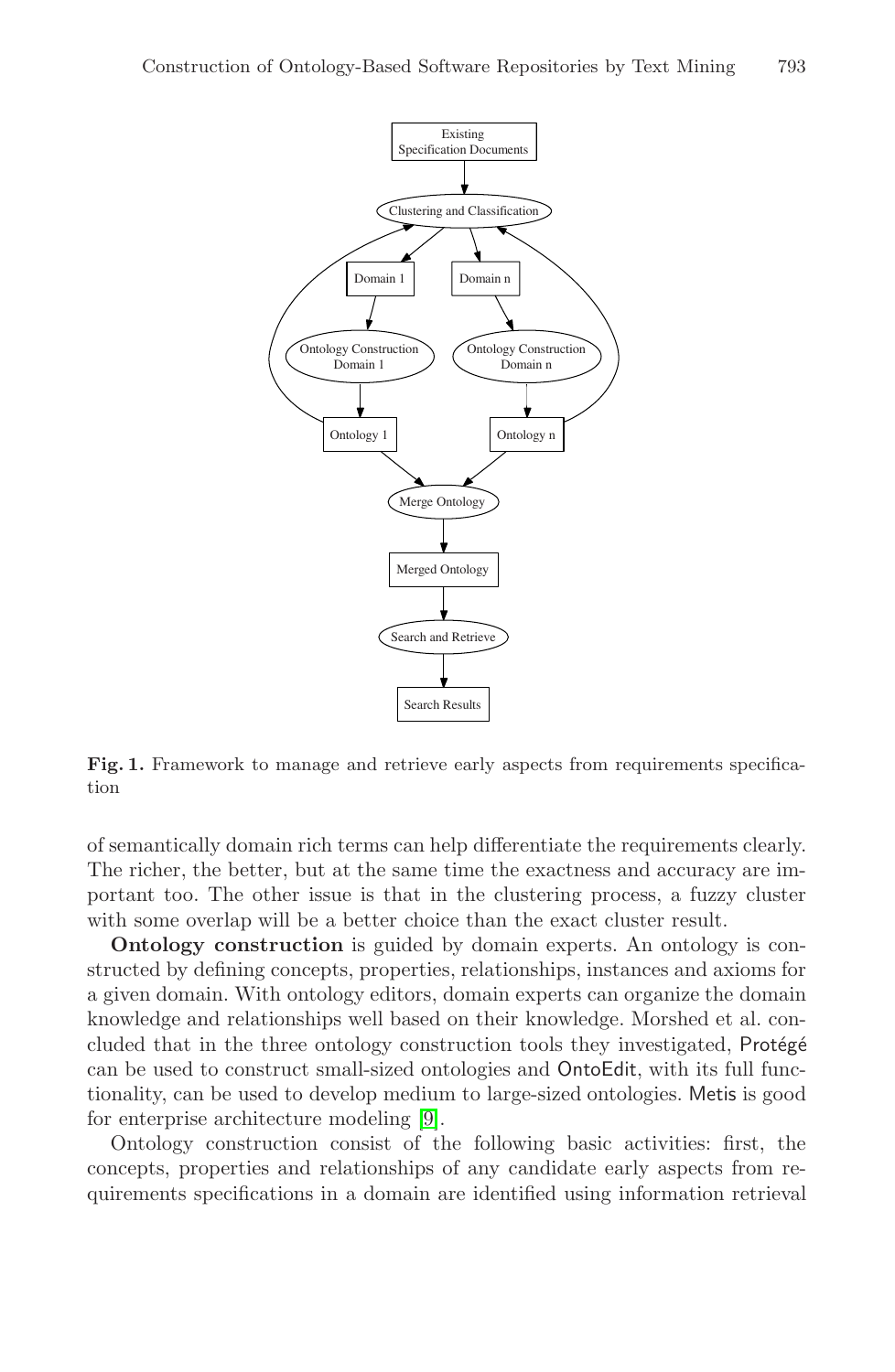techniques with the help of domain experts; then a hierarchy is constructed to abstract the commonalities from clusters of similar early aspects into classes and subclasses. The commonalities, variabilities and relationships between different classes become the properties of the classes; then the concrete early aspects are represented by instances that belong to specific classes. Existing early aspects ontologies can also be added into this framework.

To construct ontologies that support the organization of early aspects repository, redundancy and overlap are necessary. As in the clustering activity, there will always be early aspects that cannot be clearly clustered into only one domain. For example, a security requirement can appear in different areas such as bank system, website design and so on. They have their own features but commonalities make them share information in the ontology construction. Hence, an aspect can be classified in several domains. This redudancy has the further advantage of being able to describe the aspect from different perspectives.

The constructed ontologies can be **merged** together. There can be intermediate ontologies between the upper ontologies such as SUMO and the low level domain-specific ontologies [10]. And for future use, concepts and relationships stored in the merged ontology and initial ontologies can be regarded as dictionaries to aid the clustering stage in a supervised manner. Subsequent clustering activities can improve their accuracy with the help of existing ontologies. Ontology is increasingly important in domain engineering with the development of domain analysis and design. The features of ontology such as the structure of knowledge and efficient retrieval are potentially useful in domain engineering.

The **search and retrieval interface** is designed to communicate with users to help them retrieve required early aspects from the merged early aspects repositories. According to the mismatch between the user's mental model and the system data model, a supervised retrieval method is recommended. There are ontology query languages such as HP's SPAQL for Jena which potentially can be the backbone of the search and retrieval interface. In addition to exact attribute match or wildcard match, natural language processing ability is a potentially useful aid for users to identify their real meanings. User usually cannot describe what they need exactly, so the search criteria should be allowed to have imprecision. These search criteria can be processed through natural language understanding to provide the alternative artifacts to choose. Even for the novices, a wizard that guides them to narrow down the requirement will be helpful.

### **3.1 Evolving and Refining the Repository**

The basic framework presented can be extended in several ways in order to refine the ontologies in the repository.

**Term addition.** In practice, the mental model of the user will be different from that of the domain expert who designed the repository. This leads to a disparity between the user's understanding and the way the ontologies are organized. This makes it difficult for the user to retrieve the relevant early aspect. One solution is to allow users to evolve the ontology by adding their own concepts and terms. This had been applied in earlier reuse repositories such as [11]. This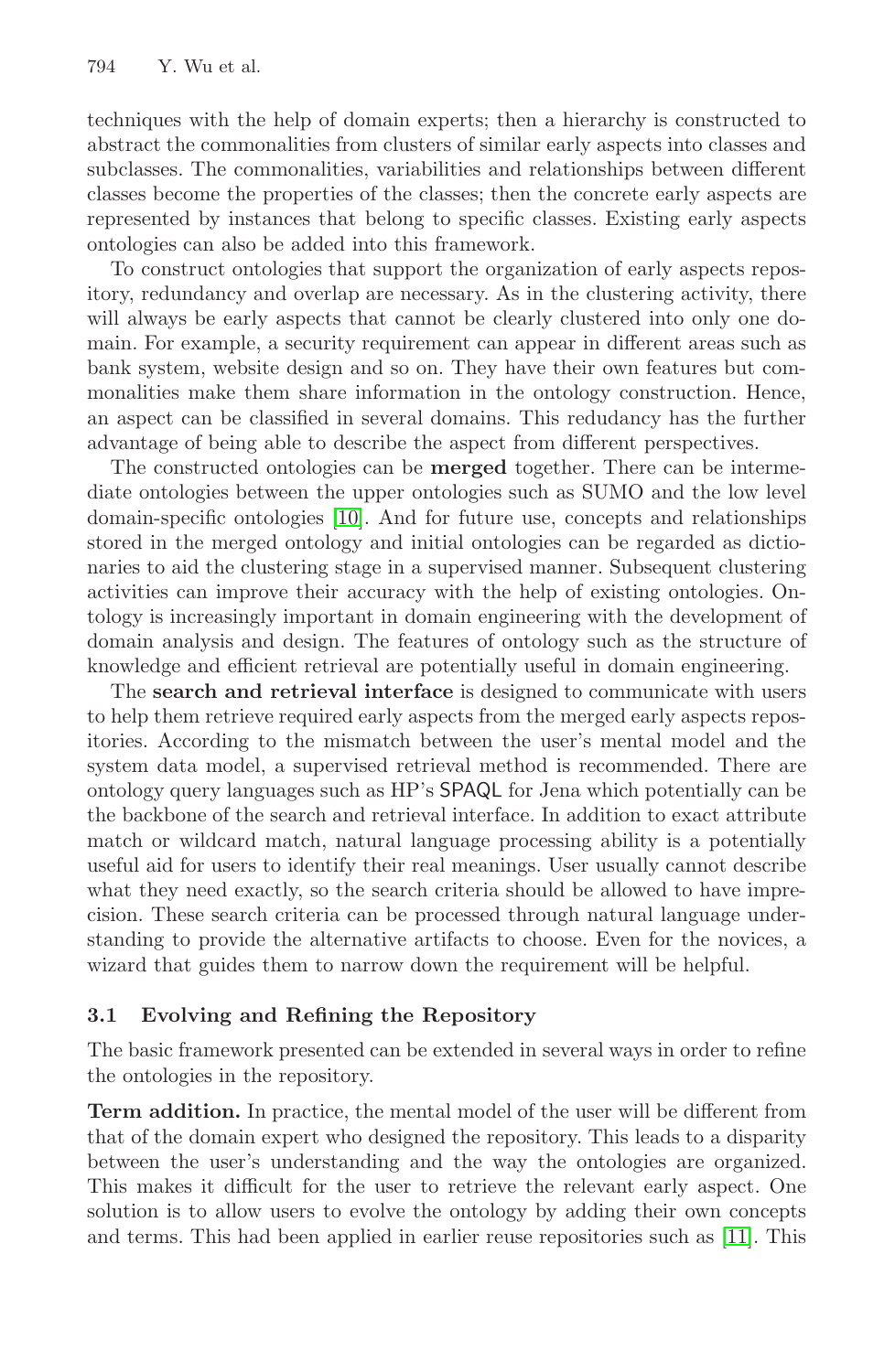is based on the idea that as programmers gain experience, their understanding of the knowledge in a particular domain gravitates toward a common structure [12]. The users will try their own keywords and feature descriptions to search for required early aspects, sometimes their words just do not fit the searchable terms that system defined but still useful to describe and locate the early aspects and could be more suitable for user's mental model.

Users are not domain experts, but from the perspective of system usage, users are people who really utilize the system to fit for their own requirement. Further, domain experts can make mistakes in identification of concepts and relationships among them. The other motivation for this stage is that the environment is dynamically changing and the terms and their relationships are changing. So the idea that let users to help us maintain the ontology structure is practical and useful. To get this capability, a database that records the usage scenarios of users is needed. User-defined terms and descriptions are emphasized and collected, analyzed to identify the suitable ones that could be added to the defined structures of existing ontology. The results are evaluated by the domain experts to decide whether or not revise the structure of the ontology to reflect the user's attitude and terms. A Bellcore study of people choosing terms to describe objects revealed that the probability of two people choosing the same keyword for these objects is between 10 and 20%, using 15 aliases will achieve 60-80% agreement, and 30 aliases can get up to 90% agreement [13]. Then revised ontologies with redundancy are used to facilitate the artifacts retrieval. This is an evolving process to help the system continuously improve performance and accuracy.

**Trend detection.** At the same time, the collected user terms can be used as the source for identifying the retrieval patterns of users with the help of text mining. The users' search criteria should be collected to construct the patterns of searching. The possible basis for this function is Google Zeitgeist<sup>1</sup> which pulls together search trends and patterns. It accumulates search statistics based on the millions of searches conducted on Google in a given period of time - weekly, monthly, and annually then produces a summary report. The trends and patterns identified in this stage could be used to guide the users' future search activities. Users' search terms will expose the retrieval habits of the users. For example, users who retrieve early aspects with feature set A also retrieve early aspects with feature set B. This kind of information can potentially provide user-specific intelligence to the retrieval stage.

### **3.2 Issues**

**Artifact representation.** Creating suitable representations of the artifacts is essential to the overall management process. In this paper, the artifacts are early aspects with their containers – requirements specifications which are text documents in nature. But for some of other artifacts, the representation can be an issue. The accuracy and exactness of the representation may eliminate the need for clustering.

<sup>1</sup> http://www.google.com/press/zeitgeist.html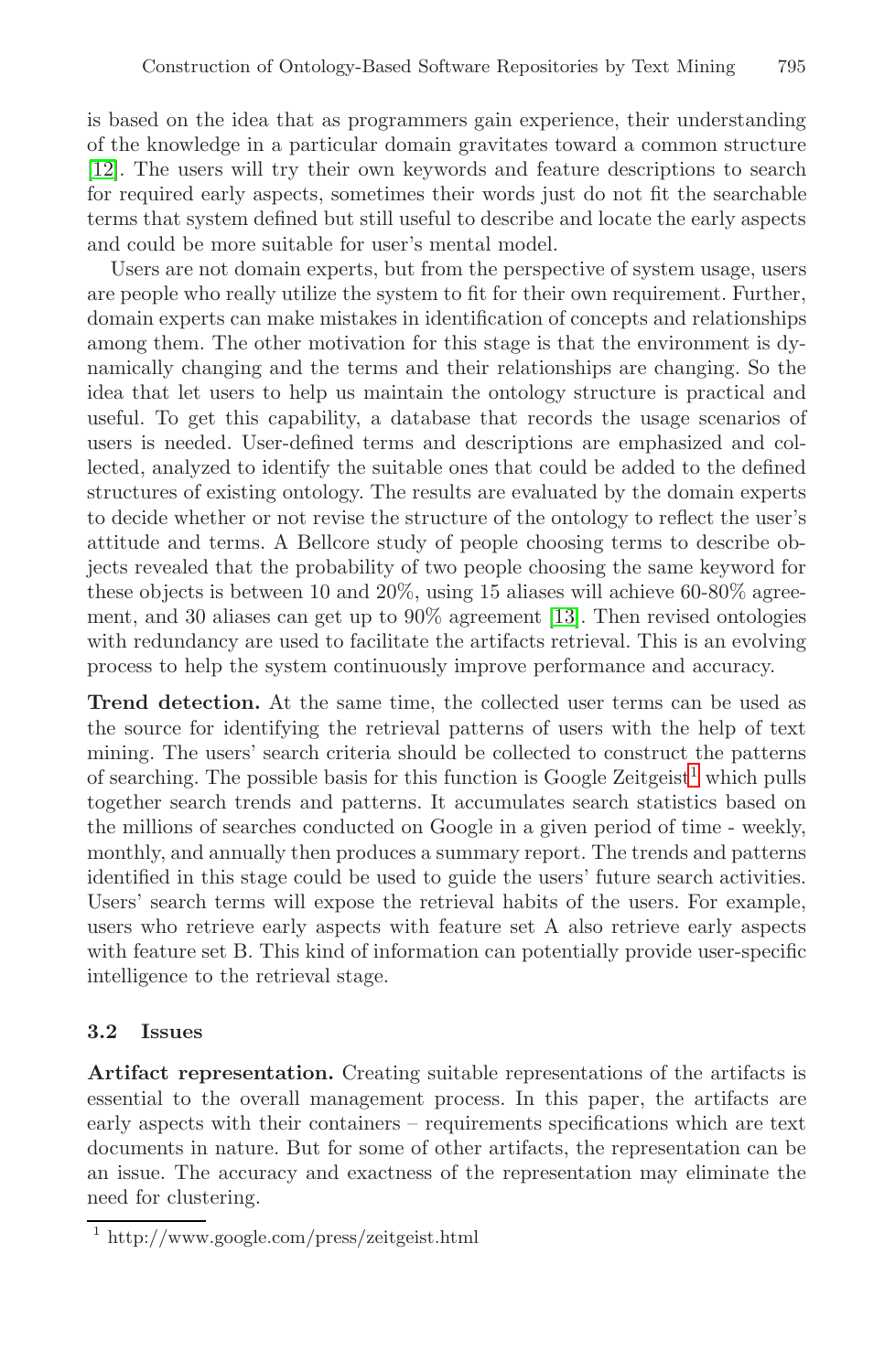**Repository structure.** A scalable and credible structure of the software repository will always be the foundation of the whole system and till now it seems that ontologies provide the best choice.

**Retrieval technology.** Smart retrieval interfaces incorporating term addition and trend detection are good suggestions but there will be trade-offs between simplicity and cost. Also, the space to store the user-specific data will accumulate and could potentially become to the system. Therefore there might be some storage issues as well.

## **4 Conclusions and Future Work**

In this paper, a framework and a series of guidelines for the specific early aspects repository management system with the help of text mining and ontology are provided. Although this is only a high level description of a specific kind of artifact, the benefits are still obvious: to guide the construction and organization of repositories of reusable artifacts which can be easily retrieved. When completed, a unified, standard software repository will greatly assist the domain-specific software system development and reuse process.

Our ongoing work consists of: a further refinement of the framework, an extension of this framework to other kinds of software artifacts, an implementation of this software repositories management system, and, an implementation and further refinement of the guidelines in practice.

Practically, we are working to accomplish the following tasks:

- 1. Obtain access to the software repositories.
- 2. Ensure the existence of unified description documents;
- 3. Ensure the reliability of the collected artifacts;
- 4. Choose the algorithm to classify the artifacts;
- 5. The efficiency and accuracy of user-defined terms.

## **References**

- 1. Li, J.: A survey on reuse: Research fields and challenges (2003) Term paper for DIF8901.
- 2. Petro, J., Fotta, M., Weisman, D.: Model-based reuse repositories-concepts and experience. In: Proceedings, Seventh International Workshop on Computer-Aided Software Engineering. (July 10-14 1995) 60–69
- 3. Browne, S., Moore, J.: Reuse library interoperability and the world wide web. In: Proceedings of the 19th International Conference on Software Engineering. (1997) 684–691
- 4. Hearst, M.: What is text mining? [http://www.sims.berkeley.edu/~hearst/](http://www.sims.berkeley.edu/~{ }hearst/text-mining.html) [text-mining.html](http://www.sims.berkeley.edu/~{ }hearst/text-mining.html), updated Oct. 17, 2003, accessed Sept. 1, 2006.
- 5. Seeling, C., Becks, A.: Exploiting metadata for ontology-based visual exploration of weakly structured text documents. In: Proceedings of the Seventh International Conference on Information Visualization (IV'03). (2003)